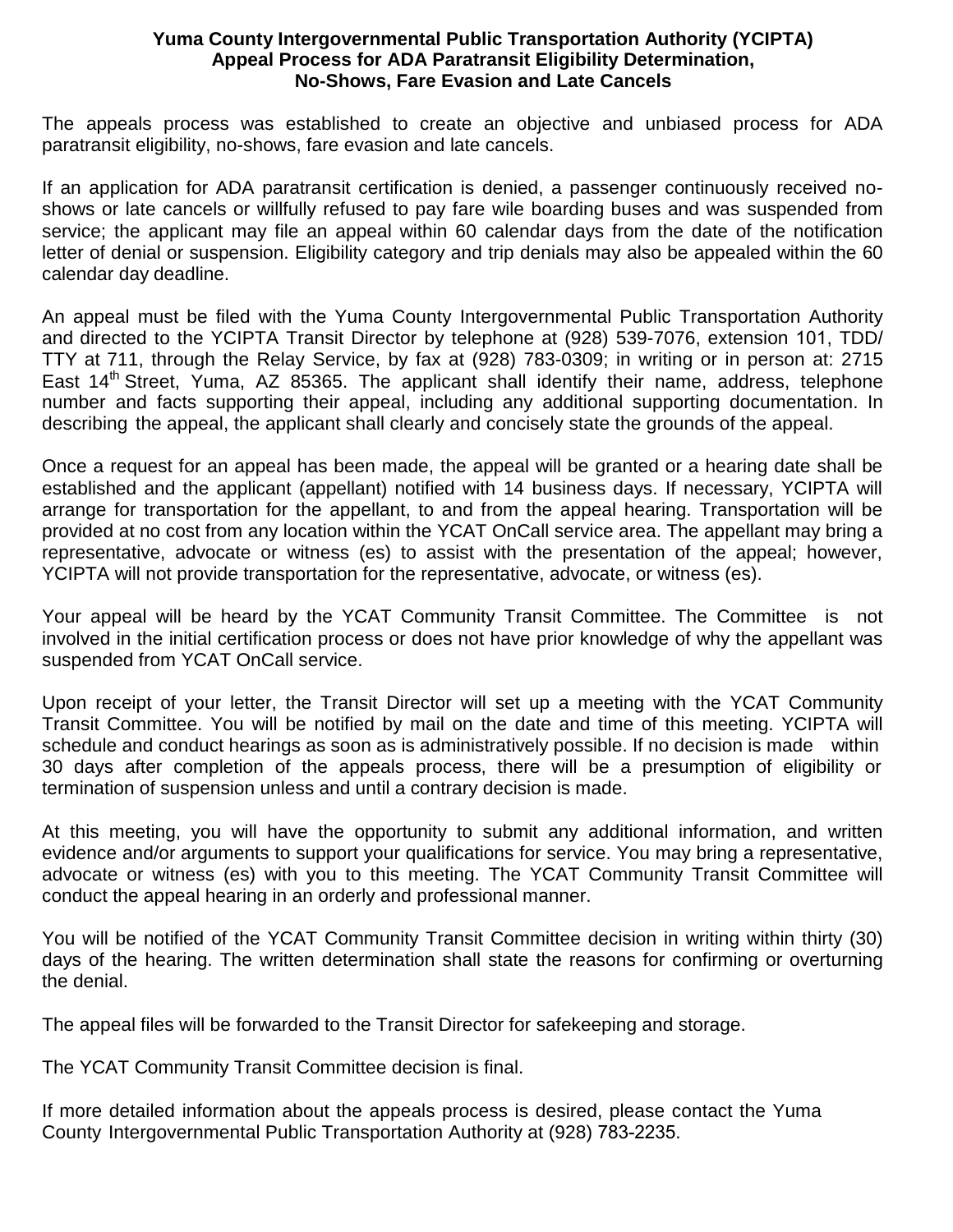## **Yuma County Intergovernmental Public Transportation Authority (YCIPTA) Appeals Form**

You have recently received a written notice from the Yuma County Intergovernmental Public Transportation Authority (YCIPTA) notifying you that you do not qualify for ADA paratransit service under certain circumstances or that you received too many no-shows, late cancels or evading fare payment. Your request for an appeal must be made within sixty (60) calendar days from the date of the written notification.

Please review the attached *Appeal Process for ADA Paratransit Eligibility Determination, No-Shows, Fare Evasion and Late Cancels* before completing this form.

As stated in the Appeals Process, the Transit Director, his or her designee will consider your request for appeal. You will be notified in writing within 14 business days from YCIPTA's receipt of this appeal from, if your appeal must be heard by the YCAT Community Transit Committee. Once your hearing has been scheduled, you will be notified in writing of your appeal hearing date and time.

If your appeal request is brought before the YCAT Community Transit Committee, it is in your best interest that you, or your representative, appear in person before the YCAT Community Transit Committee. However, you are not required to do so.

Please explain why you disagree with the decision made about your paratransit eligibility or suspension of YCAT OnCall service. You may use additional sheets of paper as necessary: